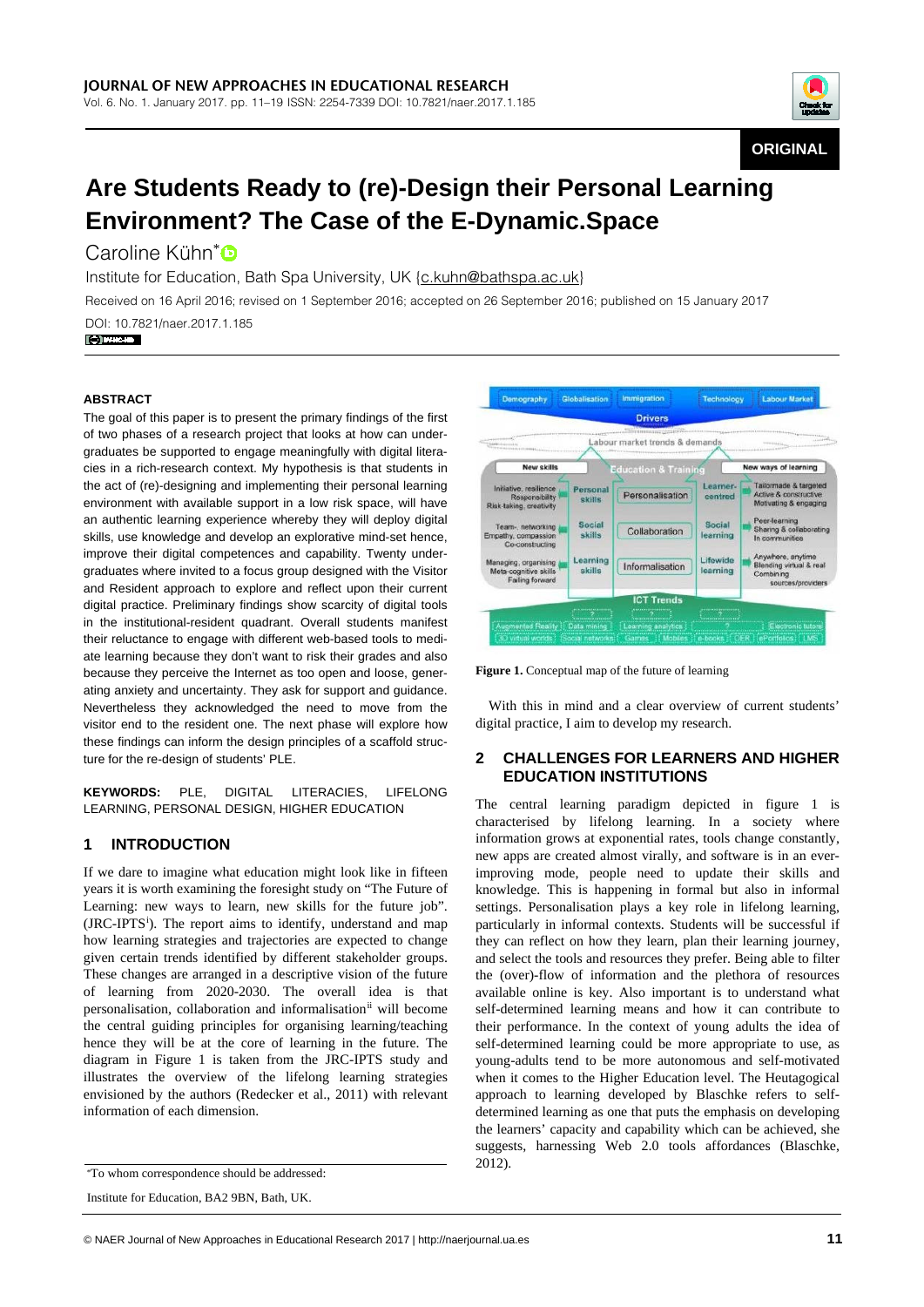The availability of open educational resources, and especially MOOCs (massive open online courses) are having a substantial impact on how people learn, acting in some cases as a complement to their formal education (Ullmo & Koshinen, 2015). This type of informal learning is usually orchestrated with web-based tools and mediated through dynamic, collaborative discussion forums. All of these elements are becoming increasingly present in the educational landscape reshaping how young people mediate and design their learning and what learning means for them, hence different skills and knowledge are needed to navigate these new landscapes and obtain the most from the experience.

Today's generation of learners have grown up in a world where computers are hyper-connected; they expect to have access to a vast amount of information online and to be part of a global community of peers. Learning through sharing and remixing seems to have become natural, (Boyd, 2014; Jenkins, 2006), especially in the personal context away from academia (Davies, Coleman, Selwyn, & Crook, 2008).

In a recent study Davies et al. (2008) make extensive reference to the fact that young students who could easily describe how they use technologies in a variety of ways for their lives were not able to do the same when it came to the role technology played in their academic lives. In that context, technologies were more like discrete parts of a messy landscape. This discrete vision of technologies I argue, demands further exploration.

In this line of enquiry Valtonen et al. (2012) observed similar dissonance in their study where students that were using digital technologies for their daily lives required support, both pedagogical and from their teacher, when they were confronted with what they called 'the challenging task' of creating their Personal Learning Environment (PLE) for their learning experience (Valtonen, et al. op cit.). Nevertheless, this problem is not often acknowledged in the research sphere, as Cinque and Brown report. The authors argue that many studies in Technological Enhanced Learning (TEL) research omit the existence of the pedagogical obstacle of students access and digital competencies, Wankel's study being one poignant example (Cinque & Brown, 2015; Wankel, 2010).

Adding to this fact Dimaggio, Hargittai, Celeste and Shafer (2004) argue that there is an issue of inequality, or as they call it, the digital divide stemming from the quality of the experience, i.e. the use of the Internet (Dimaggio et al., 2004). People who have difficulties navigating the Internet tend to connect less often, thus having less opportunity to develop digital skills and abilities and less access to the resources it has to offer. People who have a positive experience feel encouraged to repeat the practice improving their digital skills and abilities. This needs to be explored and addressed in the academic context because the consequences simply reinforce the divide.

The literature makes clear that although young people use digital technologies in a natural way for their everyday life, this does not imply that they use, let alone harness, digital technologies for their academic practice (Sharpe & Beetham, 2009; Davies et al., 2008).

Statements such as 'digital natives' (Prensky, 2001) are underpinned by this erroneous assumption. Lanclos explains the inherent risk when the university's philosophy is grounded in such flawed assumptions around digital natives and educational technology, as they might presuppose there is no need to educate their students digitally (Lanclos, 2016), notwithstanding the

evidence of exactly the opposite (Graeser et al. 2008, cited in Conole, 2013).

White and LeCornu (2011) have contested Prensky's approach offering a more realistic process for understanding what motivates people –young and not so young- to engage with digital technologies in formal and informal contexts using a different metaphor, namely one based on space, place and tools (The Visitor & Resident approach). The authors explain that engaging with the web is related to peoples' interest at a particular point in time operating in a specific context. They also suggest that people move on a continuum, from feeling more expert in a specific context where they act as residents, to being less confident or inclined towards it, hence acting like a visitorin other settings (i.e. students' social circle). Users could then, following this approach, feel like residents in their personal lives but a visitor in the institutional context, vice versa or any other combination. White & LeCornu (2011) found that when people are in a resident mode they tend to make contributions to the Web instead of only consuming the services. Visitors have a more consumerist attitude when they are on the Web. Complementing this idea, Dore, Geaghty and O'Riordan (2015) found in their study a fundamental difference between relating to digital media as 'consumer' of content and being a 'producer', this is, using digital technologies as a toolbox for the construction of meaning thus, knowledge. This idea is reflected in the learning development pyramid depicted in figure 2 by Sharpe and Beetham (2009) who suggest that deeper learning entails more than access and skills, the 'creative appropriation' or 'I am' level that requires higher-level capabilities. I believe education ought to foster those higher-level capabilities for a digital age.



**Figure 2.** Pyramid model for digital literacies (Sharpe & Beetham, 2009)

The National Media Consortia (NCM) working together with EDUCAUSE in the Education Learning Initiative (ELI), delivers an annual report, The Horizon Report for Higher Education (Johnson, Adams Becker, Estrada, & Freeman, 2015). Although the report is contextualised in the U.S.A. the findings are quite aligned with the research that is being done in Europe (Nápoles et al., 2013). It was agreed in the 2015 report, and it remains a challenge in the 2016 report, that one of the long-term trends in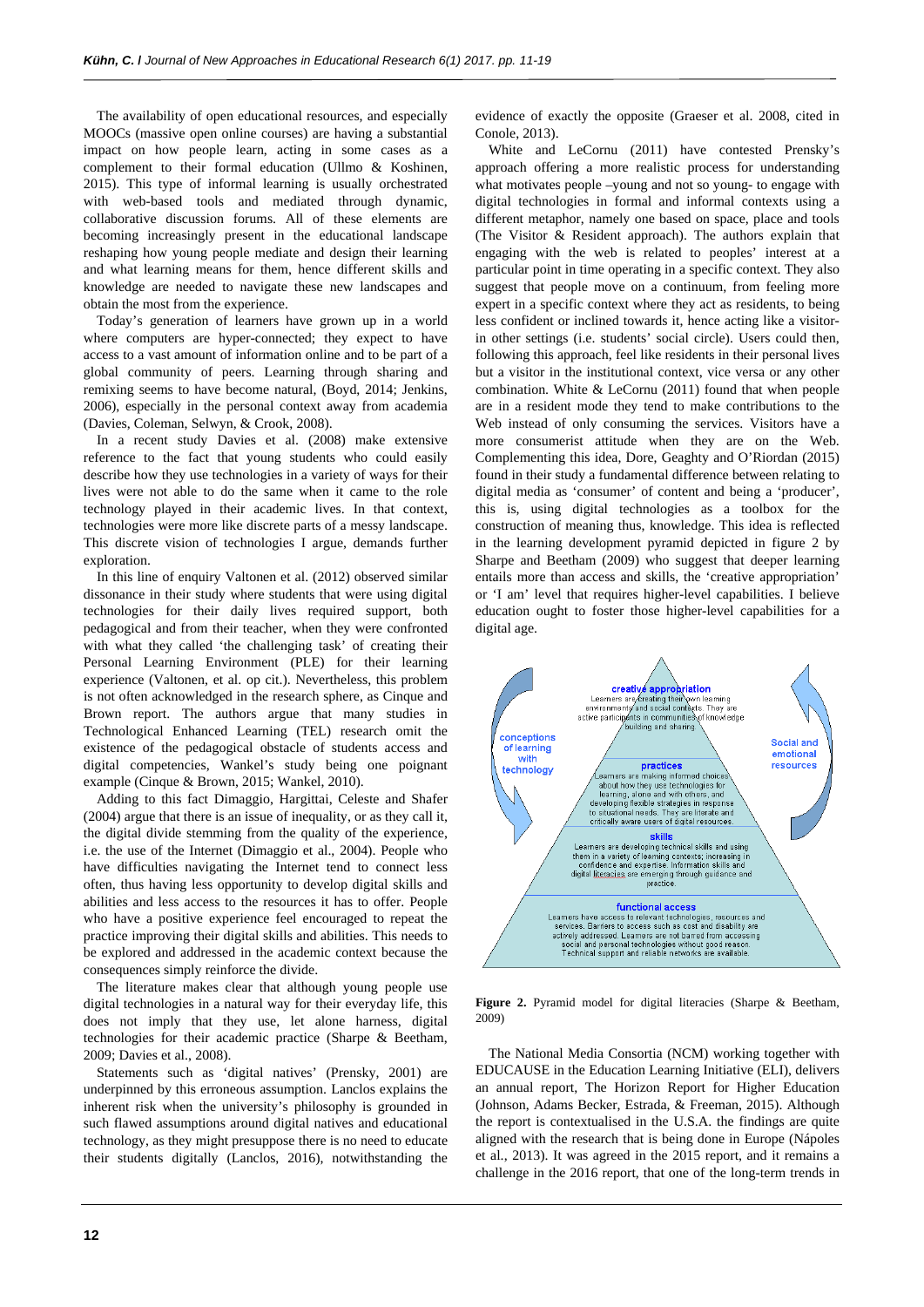higher education is advancing digital environments that are flexible and drive innovation, see figure 3.



<span id="page-2-2"></span><span id="page-2-1"></span><span id="page-2-0"></span>**Figure 3.** 2016 Horizon Report for Higher Education overview

#### **2.1 Contradictions in higher education' landscape**

<span id="page-2-3"></span>One of the challenges the NCM classified as "urgent challenge" and identified as impeding the adoption of technology is the low digital fluency among students and teachers within their academic environment. But how will higher education advance digital environments that drive innovation with students and teachers that are not digitally fluent in the academic context? Adding to this challenge students are still uncertain about how and which technologies they should use for study (Beetham & White, 2014) but are willing to incorporate technology into their learning in ways that are relevant to their academic success. Beetham and White (2014) concluded that there are contradictions as students are neither clear about the use of technology, nor are they digitally fluent, but they do want to use technology at the university. Clearly there is a key issue that needs further exploration and research.

New technologies have the potential to enable learners to read interactively and to communicate with a range of media, curate, remix, create, and share knowledge with peers, in short mediate knowledge hence learning in different ways and modes. Despite the variety of ways in which technologies can support learning, they are not used extensively (Conole, White, & Oliver, 2007). The Horizon Report argues that finding effective ways to teach these skills is not a simple task

> (…) Because digital literacy is less about tools and more about thinking, skills and standards based on tools and platforms have proven to be somewhat ephemeral (p. 24).

It is precisely this ephemerality that this project aims to address. It is my believe that technologies can be catalysts for change when they are effectively used to mediate learning (Conole, Laat, Dillon, & Darby, 2008); or in the words of Kaptelinin, it is through thoughtful interactions of the subject with the tool that humans develop (Kaptelinin, 2013) hence learn. But this fact is not reflected in actual changes to practice as Conole et al. (2007) have argued.

Beetham and White (2014) looked at ways in which institutions could respond to student's changing expectations of their digital environment. I cite only two of students' main concerns, which I consider worth thinking about and taking as key points to contemplate for this research:

- Students are eager to be co-creators, not only of content, but also of their digital environment. They think being consulted about is not enough.
- Students need a flexible environment that allows them to experiment, tinker with new tools, learn from each other and create their own blend.

In a conference held at Bath Spa University in December 2015, students expressed their needs in relation to their digital experience and literacies; here are some of their thoughts:

- Students want to be informed about the need for digital literacies and taught accordingly.
- To work at the interface of technology needs basic knowledge and skills. These skills need to be taught at the university.
- Students want to create a space for people to work it out for themselves.
- Students need support to gain experience in their digital environment.

In addition to these ideas and student expectations, Conole et al. (2008) conducted a study where students placed greater value on technologies they have discovered or selected themselves. They found out that personalisation and a sense of control come across as key factors of success in the use of technologies.

#### **2.2 PLE as a possible solution to clear some of the contradictions**

When we look at the concerns students have raised in Beetham and White's (2014) study, the conference mentioned above, and the findings in Conole's et al. (2008) research, together with some of the issues raised in the NCM Report, thinking of a PLE designed by students and used as a toolbox to mediate their learning experience would be one of the possible ways to support students in the improvement of their digital literacies. In doing so they would at the same time enhance their digital capability. This opportunity offers them a chance to participate as co-designers in the learning experience adding ownership to the process, a key factor for learning (Torres-Kompen, Buchem, & Attwell, 2011; Buchem, 2012) and foster deeper learning aiming at creative appropriation as the 'I am' in the learning pyramid (Sharpe & Beetham, 2009) cited above and depicted in figure 2.

Following Prendes and Castañeda (2013), PLEs are "the processes, strategies, and technologies we use for learning" (p. 3).

In the last PLE conference proceedings (2014) the definition of PLE is as follow,

> Personal Learning Environment is an approach in Technology-Enhanced Learning based on the principle of learner autonomy, ownership and empowerment. PLEs are integrated individual environments for learning which include specific technologies, methods, tool, contents, communities and services constituting complex learning infrastructures enhancing new educational practices and at the same time emerging from these new practices (Buchem, 2014).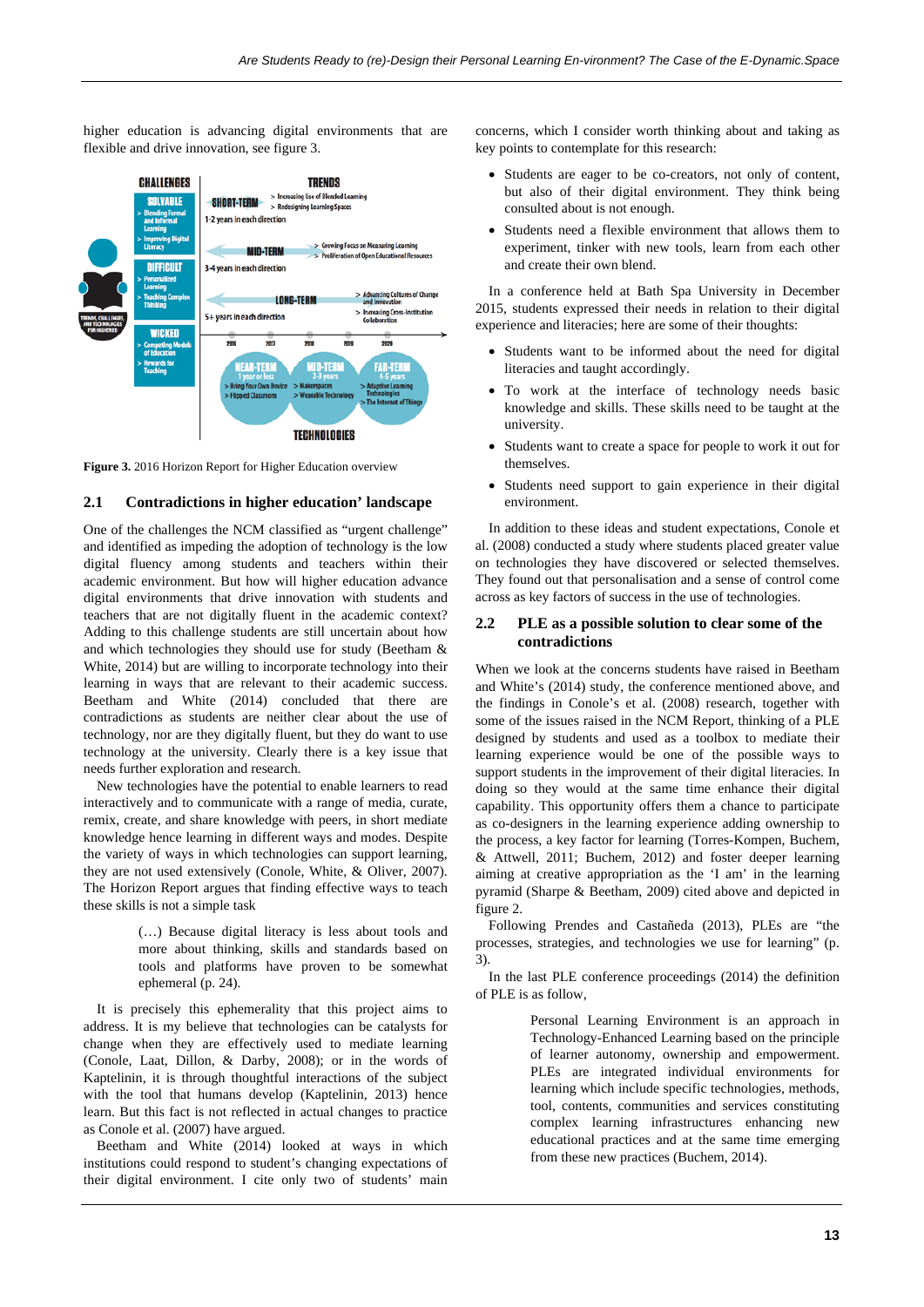I want to add into the definition the notion of an ecosystem; this is in line with Siemens ideas of the PLE as ecology (Siemens, 2007). I think an ecosystem more accurately captures the notion of the *organic processes* of interactions between the environment and the organism (student) adapting to the demands of the system allowing students to be agile thus, able to respond to the changing landscape of educational technology. I believe the power of the PLE approach resides among other features, in this plasticity.

In this context my research aims to find out how and to what extend can undergraduates in educational studies be encouraged and supported to engage critically with digital literacies and open practice in a research-rich context to become digitally research literate and flourish in the 21st century?

My hypothesis is that students in the act of (re)-designing and implementing their own PLE, which I have called E-Dynamic. Space, with available support, will have an authentic learning experience whereby students will be required to deploy digital skills and knowledge hence, improve their digital literacies and capability. Wild, Modritscher and Sigudarson (2008) suggests that a PLE is already a valuable learning outcome in itself. I add to this that in turn, those PLEs that students will design and implement will potentially have an impact on the advancement of the new innovative learning environments, referred to by the 2016 Horizon Report.

Figure 4 shows the dimensions of the PLE I have envisioned for a personal, connected, collaborative and digital learning experience. A more detailed account of these dimensions can be looked at Kuhn (2014).



**Figure 4.** Dimensions of the E-Dynamic.Space (Kuhn, 2014)

With the existing tools, different platforms and a variety of media there are new dimensions and possibilities to explore for education. Activities such as remixing and sharing open content, using podcast or video to convey an idea, construct a shared online space to co-create knowledge, curating and sharing resources with peers are some of them. Each of those activities afford different ways of constructing meaning, enabling students to create intellectual artefacts and knowledge related to their

learning. As a result different open practices and new patterns of meaningful interactions between learners, resources, digital tools and ways of using them will emerge. This study is interested in exploring not only these emergent interactions but also the new literacies supporting these interactions and actions -the activityas Leontiev in his socio-cultural activity theory would call it (Leontiev, 1978). Understanding what these patterns look like, and the meaning derived from them in order to explore the learning processes and the development that lies behind PLEs is also within the focus of this study.

Research on PLEs is still in its infancy (Torres-Kompten, 2015) hence, the focus of my research. I believe the PLE approach has powerful potential to uncover new learning processes strongly related to technology (Castañeda & Adell, 2013). Many of the elements of learning and teaching have still not been touched by the potential of educational technology (Selwyn, 2010b). It might be related to the fact that in many projects there is a tendency to adopt an enthusiastic view that puts the attention only on the promising future of the use of educational technology forgetting to delve deeper into the present reality of the field (Oliver, 2011; Selwyn, 2010a; 2014). There is a gap between the enthusiastic rhetoric and the real scenario encountered in actual educational settings. Selwyn (2010a) suggests that more attention should be paid to how digital technologies are *actually* (emphasis of the author) being used in 'real-world' educational settings. To address this gap and assume a more conservative and critical position as a researcher, the study is divided in two phases. In phase one, which is the purpose of this paper, I aim to explore the present digital practice of students. In the words of Selwyn, I will choose as the starting point, the 'state of the actual', the messy present of students' digital practice within and outside the university. This is a challenging endeavour as Lanclos (2016) puts it,

> It is easier to think and talk about a future where the current problems with which we wrestle are fixed (jet packs!). It is more challenging to confront the present (Blogpost).

This study is framed within Social-Cultural Activity Theory (Kaptelinin & Nardi, 2006; Kaptelinin, 2013; Roth, 2009; Engestrom, 1987; Wertsch, 1991). This approach states the importance of tracing the developmental trajectory of the object, preferably, "starting from an initial underdeveloped form, a germ", (Kaptelinin, 2013, p. 963) which I believe is to be found in student's informal PLEs. I consider students have tacit and informal PLEs embedded in their digital practice without being aware of it. These informal PLEs are what I aim to explore in depth in the first phase of the study. In phase two the goal is to trace and explore the journey of development of students germs, their informal PLEs and within that trajectory understand students' development of tool-mediated interactions and how they shift from a visitor mind-set to a more resident one within a research-rich academic context.

#### **3 METHODOLOGY AND METHODS**

In this section I will present the initial findings of the exploration stage, the first of two stages aimed at mapping in more depth students' current digital practice in formal and informal settings.

From a Socio-Cultural Activity Theory perspective, culture and society are considered the generative forces, responsible for the very production of the mind (Ibid). The premise is that in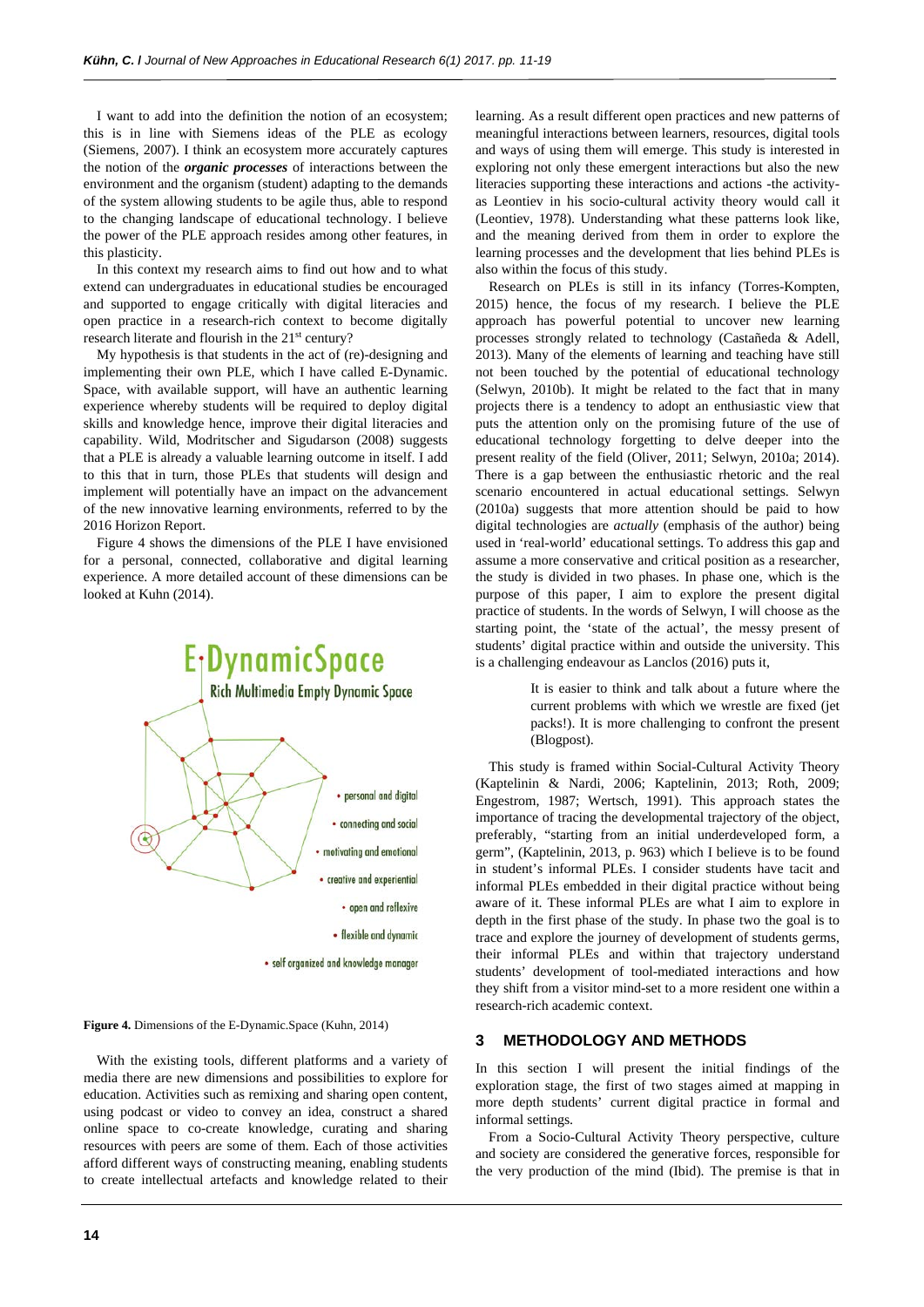education the focus needs to be put on the development of students with "volitional [the power of choosing, of determining the tools to use], gaol-directed [the task at hand, i.e. the dissertation], tool-mediated actions framed in a social, cultural and historical context [the university in a post -digital age] serving as the unit of analysis for studying human growth [students' development], understanding [critical thinking] and action." (Ibid). To do this, I decided to look first at how students already mediate their activities in formal and informal contexts.

To address these objectives I will answer the following questions:

- (1) What are students' motivations to engage with the Web, with what tools and platforms and for what reason?
- (2) What are students' perceived needs, expectations, and vision about the use of digital technology and the digital environment?

The empirical data for this phase was collected at Bath Spa University. Twenty undergraduates in educational studies in year one, two and three were selected under a constructivist grounded theory approach (Charmaz, 2014).

Two students were mature, above 30, and the rest were young students, between 20 and 26. Particular emphasis was made in the recruitment phase to engage students in year two, as they could also potentially be the participants for the second phase of the study.

#### **3.1 Methods**

To answer the 20 questions students participated in a focus group (5 students per focus group) and an open and informal whole group discussion was conducted with 15 year-three students.

For the focus group the Visitor and Resident approach (White & LeCornu, 2011) was used. The goal was that students draw on the visitor and resident map (an example can be seen in Fig. 4) the way they engage in the web, what the tools and platforms they choose to mediate their activities are (in their personal life and the university context), and for what reasons. In short they were required to map their current digital practice, their undeveloped PLEs.



**Figure 5.** Example of one participant map

After finishing the map, the discussion began, each of the participants explained their map (what activity is mediated by

which tools) and questions about some difficulties they encounter when engaging with the tools were discussed in more detail.

This approach was an opportunity, according to the students never given before, to reflect on their digital practice. Many of them concluded that what they do online is not necessarily visible to themselves, let alone for the university. One of the aims of using this method was to provoke students to reflect and become aware of their digital practice making the invisible visible and in doing so reflecting on what the main barriers to their practice may be. It caused students to think about and discuss how they can improve their practice further, what they need from the university to shift their practice and move from the visitor side to a more resident approach in particular within the institutional context.

#### **3.2 Initial findings to inform the next phase**

The preliminary findings from this activity can be summarized in three main areas that are required to achieve digital fluency: attitude, knowledge and skills (Ferrari, 2012). These elements are revealed within their digital space. These categories do not appear clear and differentiated rather they overlap significantly.

I will base the definitions of knowledge, attitude, and skills on the European Qualification Framework[iii](#page-2-2) and the work of Alan-Mukta (2011).

- Knowledge is the "body of facts, principles, theories and practices that is related to a field of work or study."
- Skills are understood as "the ability to apply knowledge and use know-how to complete tasks and solve problems"
- Attitudes are considered "the motivators of performance, the basis for continued competent performance. They include ethics, values, and priorities. They can also include responsibility and autonomy."

All of them are needed to enable students to benefit from being active in the digital domain (Ferrari, 2012) being able to appropriate and in doing so being digital competent.

In relation to the attitudes students have towards digital tools, more than half of the participants have a positive outlook towards the need for engaging with new digital tools. They are keen to explore but their perception is that they lack the skills to do so and they do not feel capable of doing it without guidance and support.

Another aspect that affects that exploration of digital tools is students' anxiety towards the openness and intangible nature of the Internet. Comments like: "*The web is too big, too messy*", "*The web is too open, and there are too many tools that do the same thing, how can I choose*?" "*It is all like separate entities, without a unifying factor, I don't think it is worthwhile*" reveal this anxiety and stresses the discrete vision of technology that Davies, et al. (2008) mentioned earlier.

Although in a slightly different direction but related to the attitudes towards the digital, a student commented "*What I like about the VLE is that I cannot break it, and that makes me feel safe*"; and another said, "*I don't like Minerva (VLE) but I use it a lot because the university forces us to. I feel safe in Minerva because it's not as big as the web and I cannot break it.*" The feeling of breaking something is off putting, it will only pull people away from the space where this feeling arises.

Only one student among 20 felt secure and confident exploring the web independently for new and "*amazing*" tools,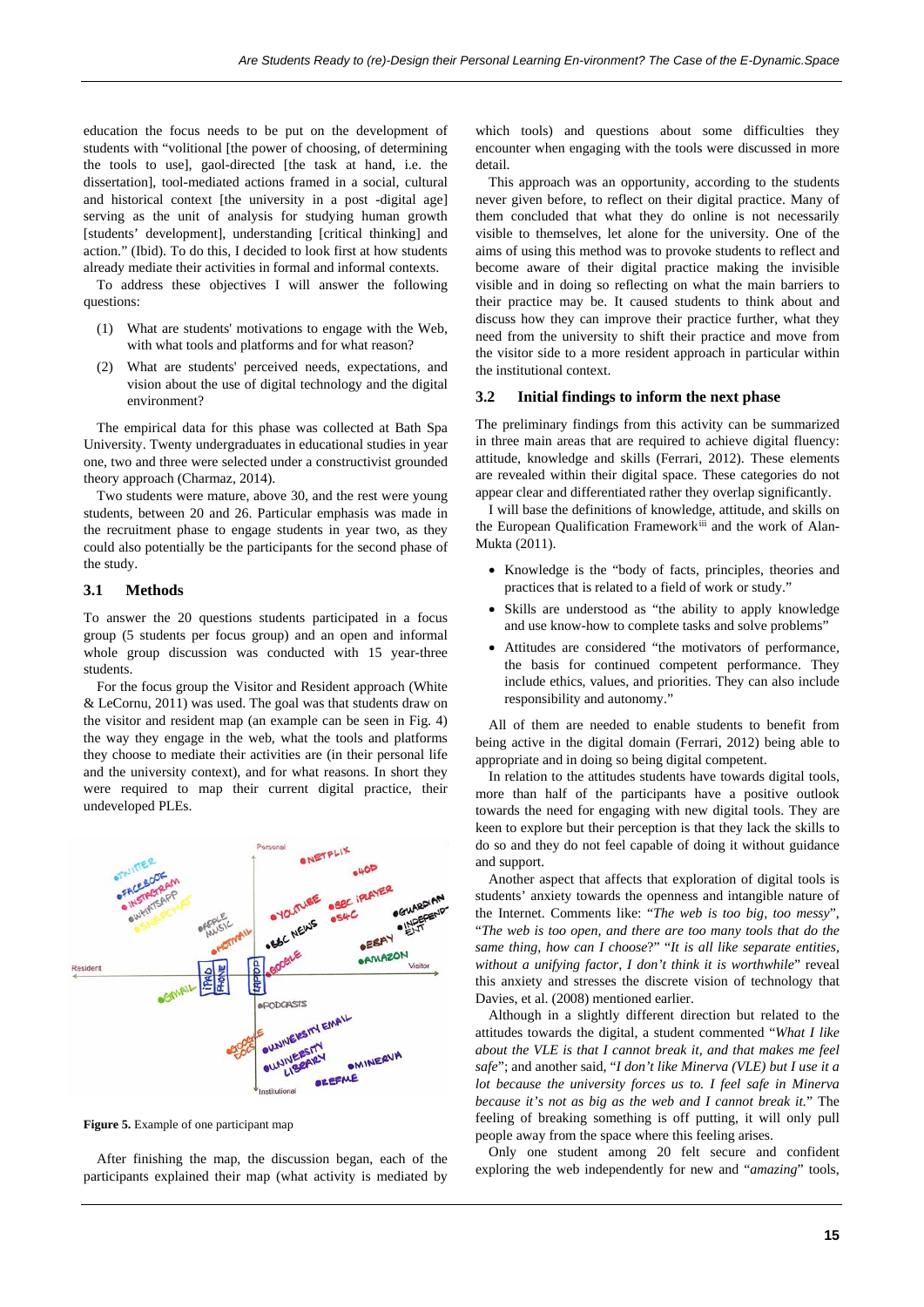as he said. He even proposed a digital solution for one of his needs in his own research area.

Notwithstanding these comments, students are fascinated by the possibilities the Internet and its basic tools have to offer: "*I discovered how Google Docs worked and that I could share things with it. It is amazing!*" "*I am a big fan of Google Docs; it's magic!*" They also said they felt comfortable that Google Doc is simple to use and that they can draw on their prior knowledge to make it work. This shows how the confidence of having the know-how to make it work, motivates them to progress. It would appear that having the right level of skills enhances student's attitude towards digital practice.

Another aspect about which students felt anxious or preoccupied was the perception of not being safe in relation to their grades. Some students said they do not take risks exploring new tools for mediating academic tasks because they think if something goes wrong then their grades are going to be affected: "*I am scared, I don't understand where my stuff is, in the cloud? How does it work?*" "*The risk of something going wrong in my grades puts me off to try new tools in my modules*"; "*I stick with what I know*"; "*It is the new stuff that worries me.*" This attitude clearly limits their confidence to try out new tools to mediate some of their academic tasks thus limiting their development of digital literacies at the university.

To explore this fear further I asked the question: what do you do if you are interested in something you find on the Web, do you save it, bookmark it? A student answered: "*Usually what I do is copy and paste it into a Word document and then I reference it from there,"* why*? "It is safe, and it is quicker to reference because I already have it there.*" Instead of being the knowledge of the affordances offered by social bookmarking which motivates her performance, it is the fear of loosing information that drives her action, limiting her to explore and find out new tools but instead it causes her to stay with a known practice for the sake of the "*efficient and practical*" as she said.

Looking at the maps, 16 out of 20 have the institutional and resident quadrant almost empty. Only 4 students out of 20 use a reference tool (RefMe, Mendeley, Cite4Me) and when they were asked why they use, for example, Mendeley, the answer was: "*I use it because my lecturer encouraged me to do so. If I would have not had the support from him I would have dropped it.*" These types of comments stress the fact that support and encouragement from the lecturer is an important aspect in why students choose a particular tool. Another student had a similar answer for a different referencing tool. Recommendation and support seems key for those students. This comes back to the idea that students often follow what the lecturer does; they trust and sometimes are inspired by them (Beetham & White, 2014).

The informal and open discussion held with the group of students who are in their last year of Educational Studies, started with the question: What do you understand by digital literacies? The majority of the students said they didn't know. One student answered: "*Does it mean e-books?*" when I asked if he could extend his idea, he said: "*how do we feel about e-books.*" In general, the responses showed that none of them had a concrete or informed answer about the meaning of digital literacies. Only one student out of the 15 said, "*I am quite used to adapting to technology. That is how I was brought up. I jump easily from Windows 6 to 7 to a Mac and so on* " The rest said they feel they lack the skills and that they feel very confused about digital literacies. Once the conversation moved forward and the term was discussed they started to make sense of their initial but

unarticulated thoughts about what digital literacies meant for them.

# **4 DISCUSSION AND NEXT STEPS**

After analysing student's digital practice and looking at their maps and the debates we had in the focus group, and the whole group discussion, interesting insights and some initial ideas can be derived for the next phase. In this section I will expand on these thoughts.

The aim of this study has not been to make further generalisations across the sector, for that the sample is too small and local as it was conducted in one university. Rather the aim has been to have an in-depth approach that allows students' voices to be raised and create a space for reflection and awareness regarding their actual digital practice, hear their worries, struggles and experiences. Students rarely take time to reflect on their digital practice, it is becoming invisible for them, which can be a problem as we have seen in this study, there are different elements that are affecting their academic digital practice that needs to be recognised in the first place to then find ways, and the will to improve. Another limitation of the study is that it has been a self-selected sample, which opens the door for many hypotheses about why people decide to participate in this first stage of the study, for example, is the sample biased?. Nevertheless, bigger studies (Beetham & White, 2014; Davies et al., 2008; Hargittai, 2002; Prendes, Castañeda, & Gutiérrez, 2014; Sefton-Green, Nixon, & Erstad, 2009) point towards similar findings, which implies that the results of this small study are not so different from more generalizable research projects. It causes me to conclude that, despite the size of the sample, there are issues to resolve around academic digital literacies in young and not so young students and the importance of the students' voice concerning tackling problems that are related to their learning experience.

It is clear that all of the participants have some sort of informal PLE, a germ as Kaptelinin (2013) calls it, composed of different tools and platforms through which they mediate various activities that are related to both their social life, as well as their academic life. In their maps the personal-resident quadrant is populated with many different tools and platforms that mediate many activities from travel to a birthday party, managing efficiently health issues or organising the family agenda.

Regarding the institutional-resident quadrant the maps of the majority of students are almost empty, the only tools they use are the institutional tools (the library database, the VLE, Google Scholar and the University Gmail account). Interestingly and potentially related to this fact is how students do not consider themselves digital savvy in academic settings, even less how they recognise themselves as being 'digital natives' as Prensky defined them already fifteen years ago! Instead, some of them consider themselves "the forgotten generation…the ones that don't know." This perception of being forgotten I believe needs to be addressed by the university through different activities that could be embedded in the curricula and aimed at enhancing their skills and knowledge related to the digital domain. Being fluent with technologies happens best when the acquisition is rooted in social practice (Gee, 2000; Street, 1995). This is a fundamental section of the second phase of this study.

There is, on the other hand, an overall feeling of fear in case they spoil their grades or to 'break' something (a tool they said). This attitude hinders student's digital practice preventing them from taking advantage of different features and affordances that digital tools can offer and be able to engage more actively in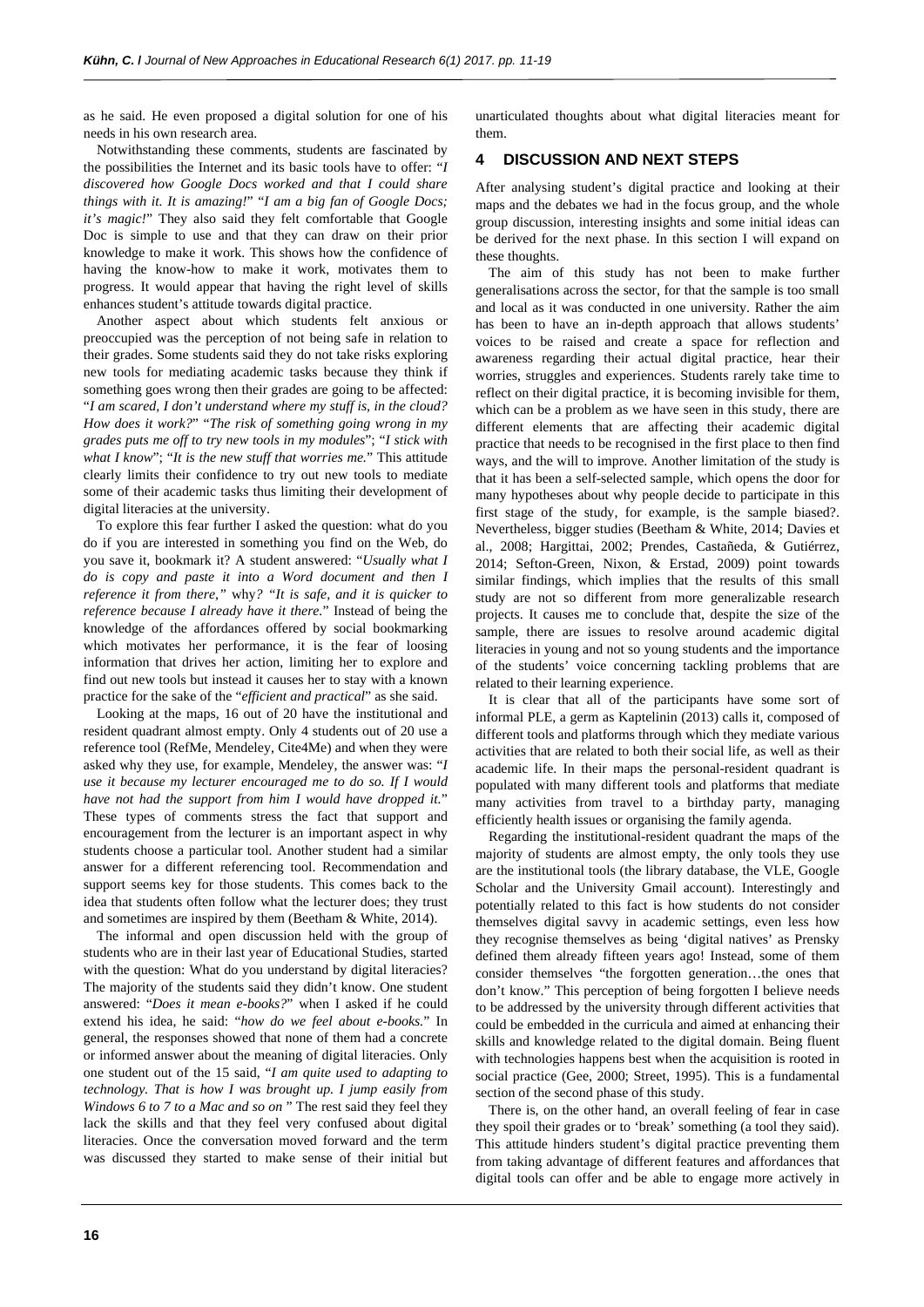digital activities and services. Therefore I believe a low-risk space needs to be provided to students so they can explore with ease the different tools to mediate academic activities. This space, I propose, should serve as an experiment lab, a place where students can try out different tools and see how they facilitate certain kinds of activities without having any incidence in their marks at the end of the year. Therefore it is crucial that for any change to happen in this respect, the institution must have a more overarching strategy where this kind of place is provided openly and with no obstruction for teachers. This can have an effect not only on the knowledge and skills but moreover in the attitudes. Exploring, experimenting with the unknown, playing around is a matter of attitude. It is about not being anxious and feeling lost when no guidance is provided instead, being open to new experiences.

After carrying out the initial coding, it is clear that the patterns emerging from the data are more linked with Bloom's affective domain of learning (Kartwohl, Bloom, & Mesia, 1964) than the EQF I started with. The affective domain of learning is related to attitudinal and emotional processes. It is linked with 'receiving' and it includes students being open to experience, engaging in life, and managing and developing oneself (Ibid). I can certainly recognise these elements in the data I have analysed. 'Receiving' is the first level of three and it involves different skills related to *exploring* on three planes: exploring the self, the surroundings, and the emotions (Krathwohl et al., 1964). I believe that Bloom's framework will be useful in the focus coding stage to study how the affective dimension of learning (most of the times ignored due to the difficulty in measuring) can be improved and enhanced throughout the learning experience. I believe this improvement will positively influence students' digital practice in academic settings as are hopefully students going to be more open to explore and embrace the unknown with more ease.

In relation to the lack of knowledge students have about the meaning of digital literacies in an academic context, I am convinced that the term is used mostly in academia by scholars, but not by students. This, in my view, needs to be scrutinised and explored in depth to find ways in which a common understanding with students about digital literacies can be reached. Sefton-Green et al. (2009) have found that these differences in conceptions among teachers and students have certain incidences when trying to use a mandate conception of digital literacy to make changes in educational practice. I wonder how much of this would be avoided if digital literacies were considered a social practice (Street, 1995) embedded in the activity that students will be involved in. This aspect needs further development and an adequate theoretical framework that could shed light on this issue.

Although White & LeCornu (2011) sustain that engaging with the web is related to peoples' interest at a particular point in time in a certain context, the data from the focus group suggests something different, at least in the context of this study.

The majority of them, 97%, argued that although they would like to explore and engage with different tools for academic purposes, they do not do so because they perceive they lack the skills, knowledge and the attitude they need to explore new tools let alone to appropriate them. They argue for support and guidance in the process of improving their digital practice.

One of the next steps will be to design short sessions –digital bite - where students can explore a selected family of tools (Torres-Kompten, 2015) to mediate particular activities for the dissertation module, e.g., social bookmarking tools, note taking and data organising tools, and referencing tools. These sessions need to be deployed initially in a low risk space where students feel comfortable experimenting without the fear of affecting their grades. In these sessions, particular attention will be put on the effective domain, in particular, the ability to *explore* the surroundings (digital spaces) and the emotions that are generated in the process.

A more detailed analysis of the data will be made, the focused coding, in order to conceptualise the design principles of a scaffold structure for students to use when they are (re) designing their informal PLEs. As previously mentioned, from the first coding process I can observe that the issues are mostly about emotions (fear, anxiety, overwhelmed, etc.). No doubt there is lack of skills and knowledge but the more I scrutinise the data the more I can see that the skills can be learned if the attitude towards the Internet and its difficulties (fear, anxiety, overwhelmed) can be dealt with. I believe that an *explorative mind-set* would be useful in the task of engaging critically with digital literacies in the university. The process of (re)-designing the existing PLEs will occur in the Zone of Proximal Development aiming at independence and change of attitude in students.

There is a pedagogical dimension, which has not yet been explored in phase one, although the scene is set with the empirical data collected about students initial and underdeveloped PLEs. Relevant to the success of the project is the need to explore how students perceive the way they learn and how this could be decoded in different features of students' PLEs.

Inspired by the CAPPLE project<sup>[iv](#page-2-3)</sup> whose aim is to better understand not only the processes of creation, management and enrichment of learner's PLEs, but also to better comprehend the strategies to improve these processes in formal education, I have made an initial contact with one of the leaders of the project – Linda Castañeda, to explore the possibility of using the instrument they have developed to collect relevant data to investigate this pedagogical but also functional dimension. The intention is not only explore it but also connect it with the rest of the processes to be deployed in the second stage of the study which is aimed at re-designing, with a scaffold structure in place, the informal PLEs explored in the first phase of the project.

This will allow me to make connections about students' competencies, the skills, knowledge and attitudes they use to learn and the different tools they selected to mediate and improve their learning experience. In doing so interesting connections can be made between the learning processes that underpin students' PLEs and the tools that they choose to mediate these processes.

To finalise this paper in a circular manner I would like to answer the question I posed in the title, are students ready to (re)-design their PLE? My answer will be, not yet.

There are still skills and knowledge that need to be learned, but moreover, there is an aspect of attitude which is part of the affective domain of learning mentioned before that I think must be tackled. If we can ignite an *explorative mind-set* in our students, providing them with the initial support and guidance so they feel safe to embrace the vastness and openness of the Web in a playful manner, the results of that exploration is likely to be fruitful. This I argue is at the same time a way to tackle the digital divide addressed by Dimaggio et al. (2004)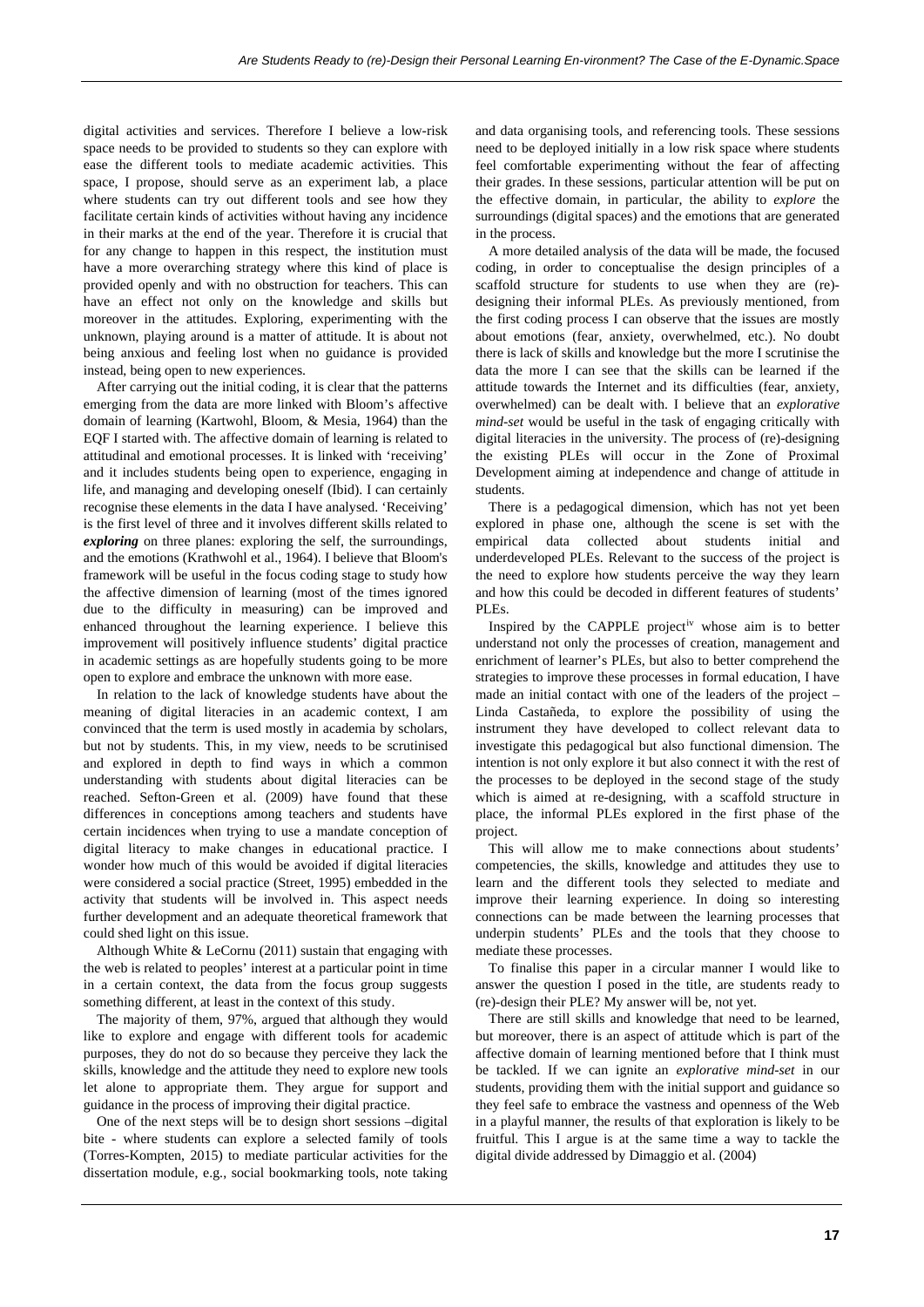Students with an *explorative mind-set* will acquire new literacies and in doing so improve their digital practice. Hopefully, being more independent for future explorations when new activities need to be digitally mediated. Such a mind-set is very much needed as the tools and platforms available on the Web are in an ever-improving mode. Some of the tools change, others suddenly cease to exist, and platforms follow the same pattern. This forces us to continually update our skills and find new ways to mediate our activities hence an *explorative mindset* is particularly useful to embrace this digital Brave New World.

#### **REFERENCES**

- Ala-Mutka, K. (2011). *Mapping Digital Competence: Towards a Conceptual Understanding*. Joint Research Centre Technical Notes.
- Beetham, H., & White, D. (2014, June 23). Students' expectations and experiences of the digital environment [Blogpost]. Retrieved from

https://www.jisc.ac.uk/blog/students-experiences-and-expectations-of-thedigital-environment-23-jun-2014

- Blaschke, L. M. (2012). Heutagogy and Lifelong Learning: A Review of Heutagogical Practice and Self-Determined Learning. *The International Review of Research in Open and Distributed Learning*, *13*(1), 56–71. [doi:](https://doi.org/10.19173/irrodl.v13i1.1076)  [10.19173/irrodl.v13i1.1076](https://doi.org/10.19173/irrodl.v13i1.1076)
- Boyd, D. (2014). *It's Complicated: The Social Lives of Networked Teens*. New Haven/London: Yale University Press[. doi:10.1007/s10615-014-0512-3](http://link.springer.com/article/10.1007%2Fs10615-014-0512-3)
- Buchem, I. (2012). Psychological ownership and Personal Learning Environments: Do sense of ownership and control really matter? *E-Learning Papers*, *35*.
- Buchem, I. (2014). Editorial for the Special Issue on Personal Learning Environments. *Journal of Literacy and Technology*, *15*(2), 2–13.
- Castañeda, L., & Adell, J. (Eds.) (2013). *Entornos Personales de Aprendizaje: claves para el ecosistema educativo en red*. Alcoy: Marfil.
- Charmaz, K. (2014). *Constructing Grounded Theory*. SAGE Publications.
- Cinque, T., & Brown, A. (2015). Educating Generation Next: Screen Media Use, Digital Competencies and Tertiary Education. *Digital Culture & Education*, *7*(1), 1–18.
- Conole, G., Laat, M., Dillon, T., & Darby, J. (2008). "Disruptive technolgies", "pedagogical innovation": What's new? Findings from an in-depth study of students' use and perception of technology. *Computers & Education*, *50*, 511– 524. [doi:10.1016/j.compedu.2007.09.009](http://www.sciencedirect.com/science/article/pii/S036013150700111X)
- Conole, G., White, S., & Oliver, M. (2007). The impact of e-learning on organisational roles and structures. In *Contemporary perspectives in e-learning research: themes, methods and impact on practice*. RoutledgeFalmer.
- Conole, G. (2013). *Learning Design for Learning in an Open World.* New York: Springer[. doi.org/10.1007/978-1-4419-8517-0](http://www.sciencedirect.com/science/article/pii/S036013150700111X)
- Davies, C., Coleman J., Selwyn, N., & Crook, C. (2008). *Theorising the benefits of new technology for youth: controversies of learning and develomnet*. Oxford, UK: University if Oxford.
- Dimaggio, P., Hargittai, E., Celeste, C., & Shafer, S. (2004). *From Unequal Access to Differentiated Use : A Literature Review and Agenda for Research on Digital Inequality* (Report). Social Inequality, 355–400. Retrieved from http://scholar.google.com/scholar?hl=en&btnG=Search&q=intitle:From+Uneq ual+Access+to+Differentiated+Use:+A+Literature+Review+and+Agenda+for +Research+on+Digital+Inequality#0
- Dore, L., Geraghty, A., & O'Riordan, G. (2015). *Towards a National Digital Skills Framework for Irish Higher Education*. University of Limerick. Retrieved fro[m http://www.allaboardhe.org](http://www.allaboardhe.org/)
- Engestrom, Y. (1987). *Learning by Expanding: an Activity-Theoretical Approach to Developmental Research.* Helsinki: Orienta-Konsultit
- Gee, J. P. (2000). Teenagers in new times: A new literacy studies perspective. *Journal of Adolescent & Adult Literacy*, *43*(5), 412.
- Hargittai, E. (2002). Second-Level Digital Divide: Diffrences in People's Online Skills. *First Monday*, *7*(4), 1–17[. https://doi.org/10.5210/fm.v7i4.942](http://journals.uic.edu/ojs/index.php/fm/article/view/942)
- Jenkins, H. (2006). *Confronting the Challenges of Participatory Culture: Media Education in the 21st century*. *Program*. Massachusets: MIT Press. Retrieved from http://digitallearning.macfound.org/atf/cf/{7E45C7E0-A3E0-4B89- AC9C-E807E1B0AE4E}/JENKINS\_WHITE\_PAPER.PDF
- Johnson, L., Adams Becker, S., Estrada, V., & Freeman, A. (2015). *Horizon Report: 2015 Higher Education Edition*. *Reading*. Retrieved from http://cdn.nmc.org/media/2015-nmc-horizon-report-HE-EN.pdf
- Kaptelinin, V. (2013). Activity Theory. In M. Soegaard & D. Rikke Friis (Eds.), *The Encyclopedia of Human Computer Interaction*. Aarhus. Retrieved from https://www.interaction-design.org/literature/book/the-encyclopedia-of-humancomputer-interaction-2nd-ed/activity-theory
- Kaptelinin, V., & Nardi, B. (2006). *Acting with Technology.* Cambridge: The MIT Press.
- Krathwohl, D. R., Bloom, B. S., & Mesia, B. B. (1964). *Taxonomy of educational objectives: Affective domain*. New York: David McKay.
- Kuhn, C. (2014). Personal Learning Environments and the Learning of Mathematics. Possibility or Reality? In *Proceedings of the Sinteza International Scientific Conference* (pp. 54-61). Belgrade: Singidunum University. Retrieved from http://portal.sinteza.singidunum.ac.rs/Media/files/2014/Sinteza-2014.pdf
- Lanclos, D. (2016). The death of the digital native: four provocations from Digifest speaker. Retrieved from https://www.jisc.ac.uk/inform-feature/the-death-ofthe-digital-native-23-feb-2016
- Leontiev, A. N. (1978). *Activity, consciousness, and personality*. Englewood Cliffs: Prentice Hall.
- Nápoles, C. L. P., Montandon, L., Carrasco, A., Konya, K., Unir, D. B., & Nascimbeni, F. (2013). *Emerging technologies landscape: Report on Field Research results* (Report). Retrieved from http://hotelproject.eu/sites/default/files/content-files/documentation/D.1.1.2 Emerging Technologies Landscape report \_final.pdf\nhttp://www.hotelproject.eu/content/d112-emerging-technologies-landscape-report
- Oliver, M. (2011). Technological determinism in educational technology research: some alternative ways of thinking about the relationship between learning and technology. *Journal of Computer Assisted Learning*, *27*(5), 373–384. [doi:10.1111/j.1365-2729.2011.00406.x](https://doi.org/10.1111/j.1365-2729.2011.00406.x)
- Prendes, M. P., & Castañeda, L. (2013). PLE-Centered Education: The Next Boundary. Perceptions and Realities Behind Students Personal Learning Environments. *Journal of Educational Leadership in Action*, *2*(1). Retrieved fromhttp://www.lindenwood.edu/ela/issue03/castaneda.html
- Prendes, M. P., Castañeda, L., & Gutierrez, I. (2014). How do professionals learn? Designing and validating an instrument for describing the personal learning environments (PLEs) of the last year university students. In J. Vitel & M. Leikomaa (Eds.), *World Conference on Educational Media and Technology Ed-Media* (pp. 204–211). Tampere, Finland: Association for the Advancement of Computing in Education (AACE). Retrieved from https://www.learntechlib.org/p/147524
- Prensky, M. (2001). Digital Natives, Digital Immigrants. *On the Horizon*, *9*(5), 1– 6[. doi:10.1108/10748120110424816](https://doi.org/10.1108/10748120110424816)
- Redecker, C., Leis, M., Leendertse, M., Punie, Y., Gijsbers, G., Kirschner, P., & Hoogveld, B. (2011). *The Future of Learning: Preparing for Change* (Report). JRC. Luxembourg: Publications Office of the European Union.
- Roth, W. M. (2009). Activity theory and Education: An Introduction. *Mind, Culture and Activity*, *11*(1), 1–8[. doi:10.1207/s15327884mca1101\\_1](https://doi.org/10.1207/s15327884mca1101_1)
- Roth, W. M., & Lee, Y. (2007). Vygotsky's neglected legacy: Cultural-historical activiy theory. *Review of Educational Research*, *77*(2), 186–232. [doi:](https://doi.org/10.3102/0034654306298273)  [10.3102/0034654306298273](https://doi.org/10.3102/0034654306298273)
- Sefton-Green, J., Nixon, H., & Erstad, O. (2009). Reviewing Approaches and Perspectives on "Digital Literacy". *Pedagogies: An International Journal*, *4*(2), 107–125[. doi:10.1080/15544800902741556](https://doi.org/10.1080/15544800902741556)
- Selwyn, N. (2010a). Looking beyond learning: notes towards the critical study of educational technology. *Journal of Computing Assisted Learning*, *26*, 65–73. [doi:10.1111/j.1365-2729.2009.00338.x](https://doi.org/10.1111/j.1365-2729.2009.00338.x)
- Selwyn, N. (2010b). Looking beyond learning: notes towards the critical study of educational technology. *Computer Assested Learning*, *26*, 65–73.
- Selwyn, N. (2014). *Distrusting Educational Technology*. UK: Routledge. [doi:10.1111/j.1365-2729.2009.00338.x](https://doi.org/10.1111/j.1365-2729.2009.00338.x)
- Sharpe, R., & Beetham, H. (2009). Understanding Student's Uses of Technology for Learning. Towards a creative appropriation. In R. Sharpe, H. Beetham & S. de Freitas (Eds.), *Rethinking Learning for a Digital Age. How Learners are shaping their own experience* (pp. 85–99). UK: Routledge.
- Siemens, G. (2007, May 13). Personal Learning Environments [Blog post]. Retrieved from http://www.elearnspace.org/blog/2007/05/13/personal-learningenvironments-6/
- Soegaard, M., & Dam, R. F. (2013). Activity Theory. In *The Encyclopedia of Human -Computer Interaction*. Denmark: The Interaction Design Foundation.
- Street, B. V. (1995). *Social Literacies: Critical Approaches to Literacy in Development, Ethnography and Education*. London/New York: Routledge. Retrieved from the state of  $\sim$
- https://books.google.com/books?hl=en&lr=&id=Y8W3AwAAQBAJ&pgis=1 Torres-Kompten, R. (2015). *Personal Learning Environments Based on Web 2.0*
- *Services in Secondary and in Higher Education*. Barcelona: Universitat Ramon Llull.
- Torres-Kompen, R., Buchem, I., & Attwell, G. (2011). Understanding Personal Learning Environments: Literature Review and synthesis through the Activity theory Lens. *Learning*, *54*(2), 1–33. Retrieved from http://journal.webscience.org/658/1/PLE\_SOU\_Paper\_Buchem\_Attwell\_Torre ss.doc\nhttp://plep.pbworks.com/w/page/43951946/PLEP Homepage